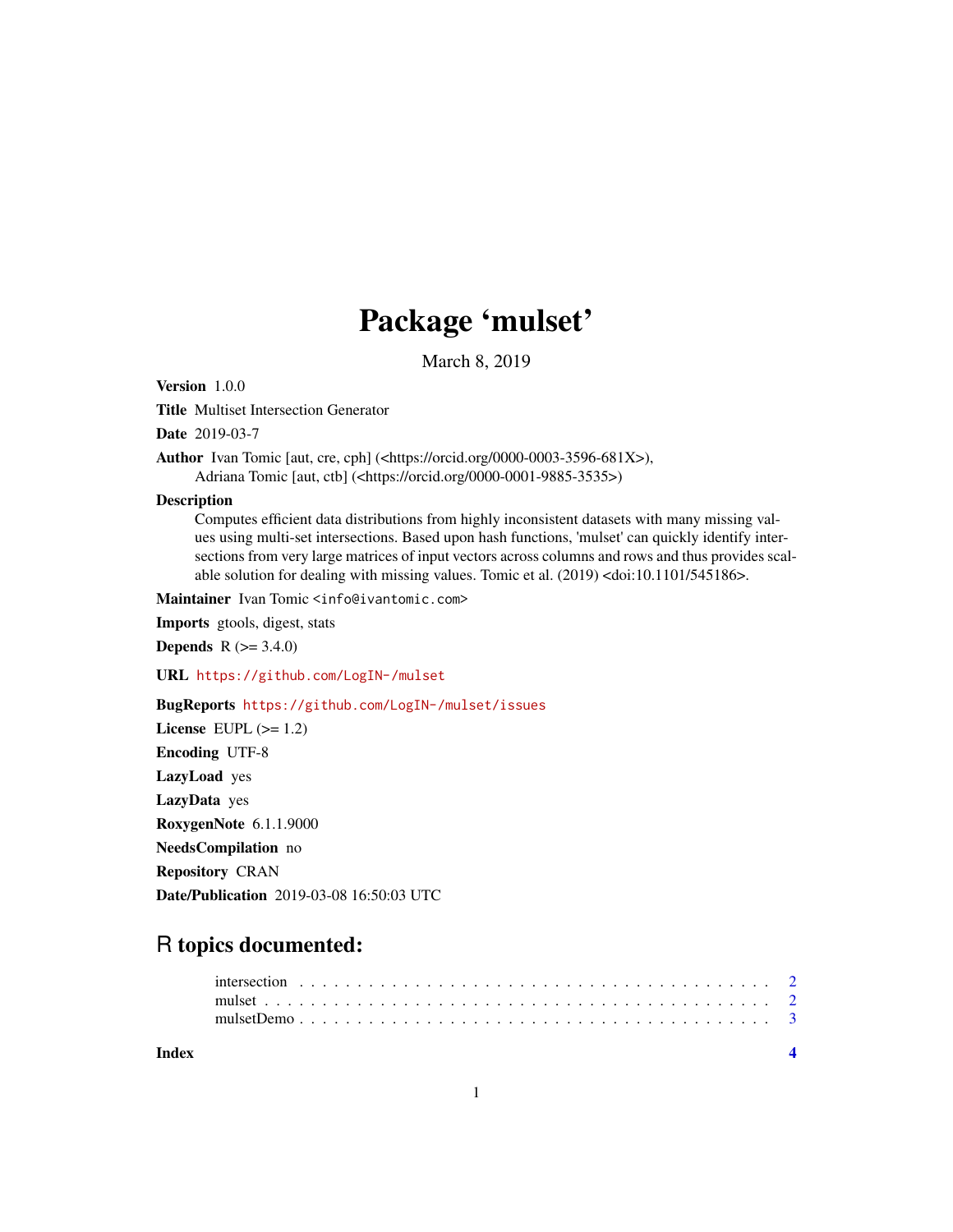<span id="page-1-0"></span>

#### Description

intersection() returns all intersections it found.

#### Usage

intersection(...)

#### Arguments

... Vector with master values to check and vector to compare values against

#### Value

Character vector of all common attributes

#### Examples

```
input1 <- seq(50, 100, by=10)
input2 < -seq(70, 130, by=10)intersection(input1, input2)
```
mulset *A mulset function*

#### Description

mulset() returns all multi-set intersections

#### Usage

```
mulset(data, exclude = NULL, include = c("samples", "samples_count",
  "datapoints"), maxIntersections = NULL, hashMethod = "md5")
```
#### Arguments

| data    | Data frame containing your data                                                                                                                                                                              |
|---------|--------------------------------------------------------------------------------------------------------------------------------------------------------------------------------------------------------------|
| exclude | Vector containing one or more variable names from names (data)                                                                                                                                               |
| include | List of attributes which will be shown in results. Possible values are: c("samples",<br>"samples_count", "datapoints"). If parameter is set to NULL only c("features",<br>"feature count") will be returned. |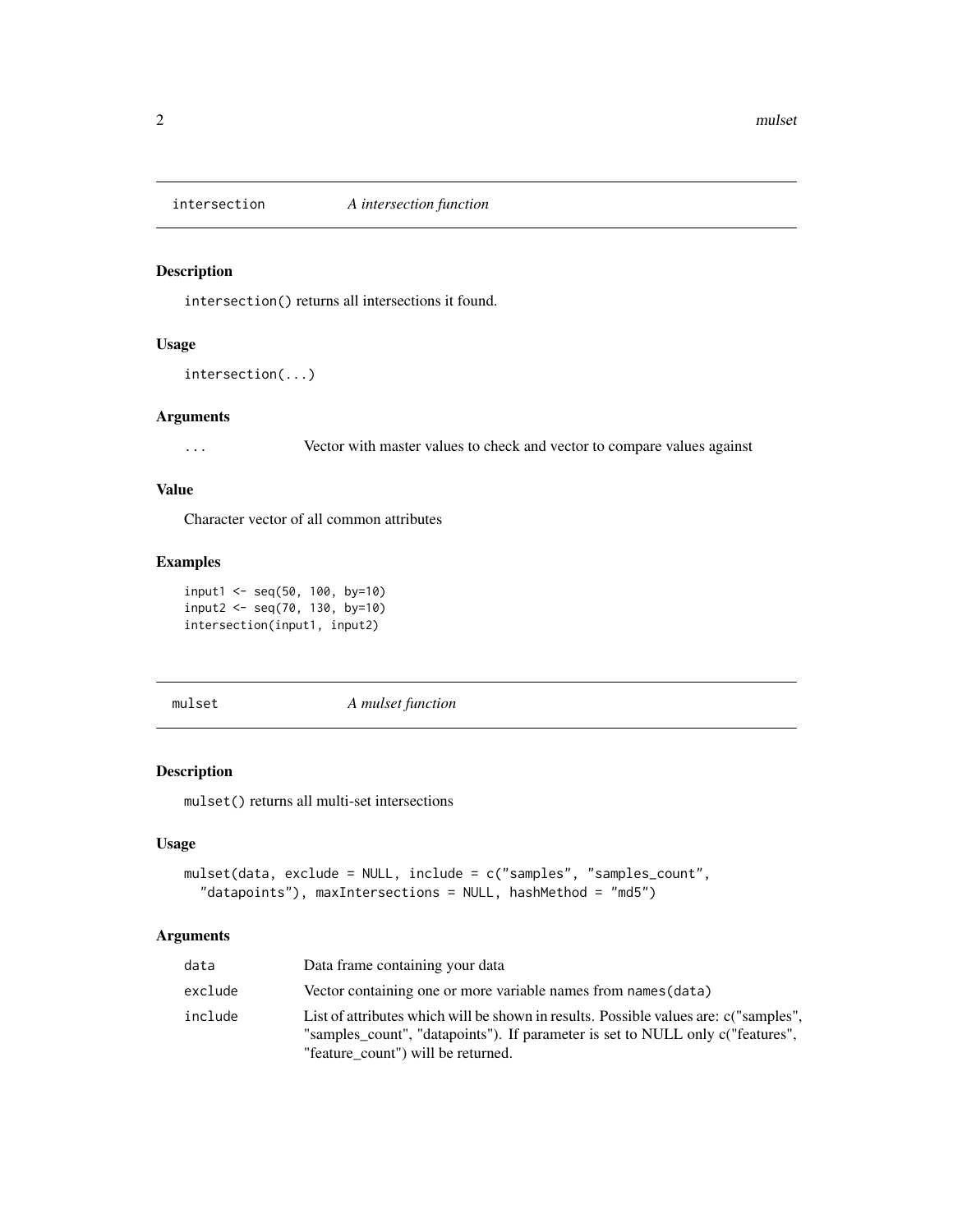#### <span id="page-2-0"></span>mulsetDemo 3

| maxIntersections |                                                                                                                                                               |
|------------------|---------------------------------------------------------------------------------------------------------------------------------------------------------------|
|                  | Maximum number of unique datasets to generate, if NULL all datasets will be<br>generated                                                                      |
| hashMethod       | Hashing method to use for unique sets identification. Available choices: md5(default),<br>sha1, $\text{crc}32$ , sha256, sha512, xxhash32, xxhash64, murmur32 |

#### Details

This function allows you to generate specific type of multi-set intersections. It searches for multi set intersections between rows and column identifiers. If no NA values are present only 1 dataset is returned as expected.

#### Value

If any intersections are found it returns a list that contains all available multi-set intersections You can convert this to data-frame following example provided or use it as it is.

#### Examples

```
data(mulsetDemo)
print(head(mulsetDemo))
resamples <- mulset(mulsetDemo, exclude = c("outcome", "age", "gender"), maxIntersections = 250)
## Loop through returned list or convert it to data-frame
## resamplesFrame <- as.data.frame(t(sapply(resamples,c)))
```

| mulsetDemo | Demo data set from mulset package. This data is used in this pack-    |
|------------|-----------------------------------------------------------------------|
|            | age examples. It consist of $4x4$ feature matrix $+$ additional dummy |
|            | columns that can be used for testing.                                 |

#### Description

Demo data set from mulset package. This data is used in this package examples. It consist of 4x4 feature matrix + additional dummy columns that can be used for testing.

#### Usage

```
data(mulsetDemo)
```
#### Format

An object of class data. frame with 4 rows and 7 columns.

#### Examples

```
data(mulsetDemo)
print(head(mulsetDemo))
resamples <- mulset(mulsetDemo, exclude = c("outcome", "age", "gender"))
```